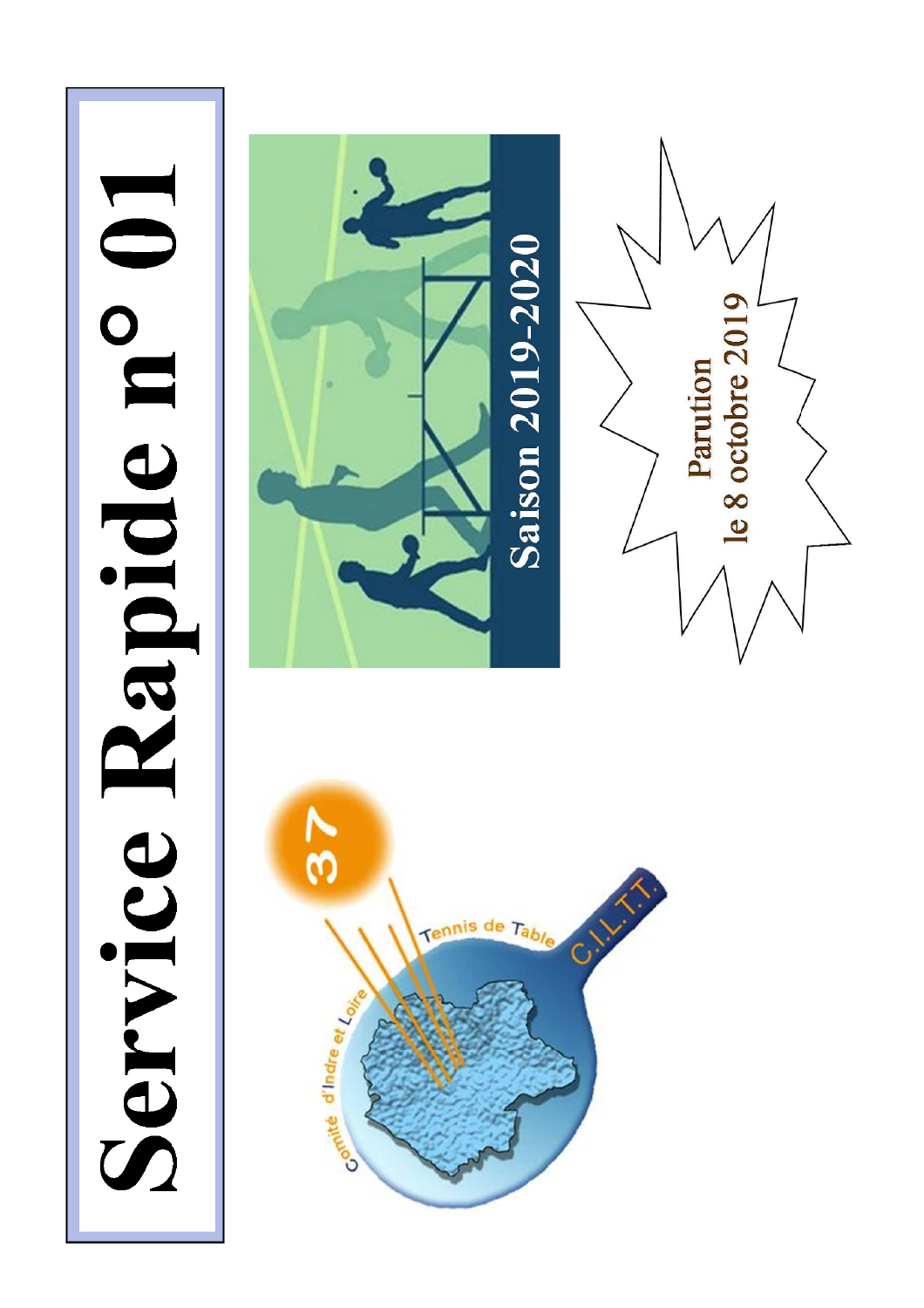# **PRE-REGIONALE**

### **1ère journée**

- ATT LANGEAIS-CINQ MARS 1 U.S.E. AVOINE-BEAUMONT 1 11 TTC du LOCHOIS 1 - ES OESIENNE TT 2 13 4S TOURS T.T. 11 - ES VILLE AUX DAMES TT 3 8 TT JOUE LES TOURS 5 - BEAUJARDIN BCT 1 4 10
- U.S.E. AVOINE-BEAUMONT 1 TT JOUE LES TOURS 5 3
	- -
	-
	-
	-
	-

| U.S.E. AVOINE-BEAUMONT 1 | - TT JOUE LES TOURS 5      | 3  | 11 | Rg | Equipe                          | PT I |   |     | JIVINI   | D I | PF         |                |
|--------------------------|----------------------------|----|----|----|---------------------------------|------|---|-----|----------|-----|------------|----------------|
| ES OESIENNE TT 2         | - ATT LANGEAIS-CINQ MARS 1 |    |    |    | BEAUJARDIN BCT 1                | 6    |   |     | 0        | 0   |            | $01$ 0         |
| ES VILLE AUX DAMES TT 3  | - TTC du LOCHOIS 1         | 3  | 11 |    | TTC du LOCHOIS 1                | 6    | 2 | - 2 | $\Omega$ | 0   |            | $01$ 0         |
| BEAUJARDIN BCT 1         | $-4$ S TOURS T.T. 11       | 10 |    |    | <b>ATT LANGEAIS-CINQ MARS 1</b> | 5 1  |   |     |          | 0   |            | $01$ 0         |
|                          |                            |    |    |    | 4S TOURS T.T. 11                | 4    |   |     |          |     |            | $01$ 0         |
| 2ème journée             |                            |    |    |    | <b>ITT JOUE LES TOURS 5</b>     | 4    |   |     |          |     |            | $\overline{0}$ |
| ATT LANGEAIS-CINQ MARS 1 | - U.S.E. AVOINE-BEAUMONT 1 | 11 | 3  |    | 6 ES OESIENNE TT 2              | 3    |   |     |          |     | $^{\circ}$ | $\Omega$       |
| TTC du LOCHOIS 1         | - ES OESIENNE TT 2         | 13 |    |    | U.S.E. AVOINE-BEAUMONT 1        |      |   |     |          | 2   |            | $01$ 0         |
| 4S TOURS T.T. 11         | - ES VILLE AUX DAMES TT 3  | 8  | 6  |    | <b>IES VILLE AUX DAMES TT 3</b> |      |   |     |          | 2   |            | $0$   0        |



# **DEPARTEMENTALE 1**

### **POULE A**

### **1ère journée**

- A.S.T.T. ESVRES 1 US RENAUDINE TT 3 11
	-
	-

| <b>TOLATION</b>          |                            |             |    |    |                                 |      |                |   |          |          |           |                |
|--------------------------|----------------------------|-------------|----|----|---------------------------------|------|----------------|---|----------|----------|-----------|----------------|
| US RENAUDINE TT 3        | - AS VERETZ TT 3           | 7           | 11 | Rg | Equipe                          | PT I | J              | V | N        | D        | PF        |                |
| ATT LANGEAIS-CINQ MARS 2 | - A.S.T.T. ESVRES 1        | 6           | 12 |    | A.S.T.T. ESVRES 1               | 6 I  |                | 2 | $\Omega$ | $\Omega$ |           | $0$   $0$      |
| ST AVERTIN SPORTS TT 4   | - RS ST CYR/LOIRE 2        | 11          |    |    | 2 IST AVERTIN SPORTS TT 4       | 5    |                |   |          |          | $0$   $0$ |                |
| C.E.S. TOURS 1           | - R.C. BALLAN 2            | $7^{\circ}$ | 11 |    | R.C. BALLAN 2                   | 5    |                |   |          |          |           | $0$   $0$      |
| 2ème journée             |                            |             |    |    | <b>ATT LANGEAIS-CINQ MARS 2</b> |      |                |   | $\Omega$ |          |           | 0 <sub>0</sub> |
| A.S.T.T. ESVRES 1        | - US RENAUDINE TT 3        | 11          |    |    | 5 AS VERETZ TT 3                |      |                |   | 0        | 0        |           | $0$   $0$      |
| RS ST CYR/LOIRE 2        | - ATT LANGEAIS-CINQ MARS 2 | 5           | 13 |    | 6 US RENAUDINE TT 3             |      |                |   | $\Omega$ |          | $01$ 0    |                |
| R.C. BALLAN 2            | - ST AVERTIN SPORTS TT 4   | 9           | 9  |    | <b>RS ST CYR/LOIRE 2</b>        |      | 2 <sub>1</sub> |   | $\Omega$ |          | $01$ 0    |                |
| AS VERETZ TT 3           | $-$ C.E.S. TOURS 1         |             |    |    | 8 C.E.S. TOURS 1                |      |                |   |          |          |           | 0 <sub>0</sub> |
|                          |                            |             |    |    |                                 |      |                |   |          |          |           |                |

### **1ère journée**

- T.T. BENAISIEN 1 CS LA MEMBROLLE 1 5 TT BOUCHARDAIS 1 - C.P. VEIGNE 1 11 P.L. PAUL BERT 1 - RS ST CYR/LOIRE 3 7 CS LA MEMBROLLE 1 - U.S. GENILLE TT 1 7
- 
- RS ST CYR/LOIRE 3 TT BOUCHARDAIS 1 14
- U.S. GENILLE TT 1 P.L. PAUL BERT 1 14
	-
	-
	-
	-
- 4S TOURS T.T. 12 **16 2 P.L. PAUL BENAISIEN 1** 2 16

## **POULE B**

| C.P. VEIGNE 1     | - 4S TOURS T.T. 12  | $\overline{2}$ | 16 | Rg                       | Equipe                   | PT I | J              | $\mathsf{v}$          | N | D | P I            | $\mathsf{F}$   |
|-------------------|---------------------|----------------|----|--------------------------|--------------------------|------|----------------|-----------------------|---|---|----------------|----------------|
| RS ST CYR/LOIRE 3 | - TT BOUCHARDAIS 1  | 14             | 4  |                          | <b>U.S. GENILLE TT 1</b> | 6    | 2 <sub>1</sub> |                       | 0 | 0 |                | $01$ 0         |
| U.S. GENILLE TT 1 | - P.L. PAUL BERT 1  | 14             | 4  |                          | 4S TOURS T.T. 12         | 6    | 2 <sup>1</sup> |                       |   |   |                | 0 <sup>1</sup> |
| T.T. BENAISIEN 1  | - CS LA MEMBROLLE 1 | 5              | 13 |                          | <b>RS ST CYR/LOIRE 3</b> | 6    | 2 <sub>1</sub> |                       |   |   |                | $01$ 0         |
| 2ème journée      |                     |                |    |                          | <b>TT BOUCHARDAIS 1</b>  |      |                |                       |   |   | $\overline{0}$ | $\overline{0}$ |
| TT BOUCHARDAIS 1  | - C.P. VEIGNE 1     | 11             |    |                          | <b>CS LA MEMBROLLE 1</b> |      | 2 <sub>1</sub> |                       |   |   | $\Omega$       | $\Omega$       |
| P.L. PAUL BERT 1  | - RS ST CYR/LOIRE 3 |                | 11 | 6                        | <b>T.T. BENAISIEN 1</b>  |      |                | $2 \times 0 \times 0$ |   | 2 |                | $01$ 0         |
| CS LA MEMBROLLE 1 | - U.S. GENILLE TT 1 |                | 11 |                          | C.P. VEIGNE 1            |      |                | 2 0 0 0               |   | 2 |                | $01$ 0         |
| 4S TOURS T.T. 12  | - T.T. BENAISIEN 1  | 16             |    | $\overline{\phantom{a}}$ | P.L. PAUL BERT 1         |      |                | $2 \times 0 \times 0$ |   | 2 |                | $01$ 0         |



- 
- 
- RS ST CYR/LOIRE 2 ATT LANGEAIS-CINQ MARS 2 5
- R.C. BALLAN 2 ST AVERTIN SPORTS TT 4 9
- AS VERETZ TT 3 **8 C.E.S. TOURS 1** 
	-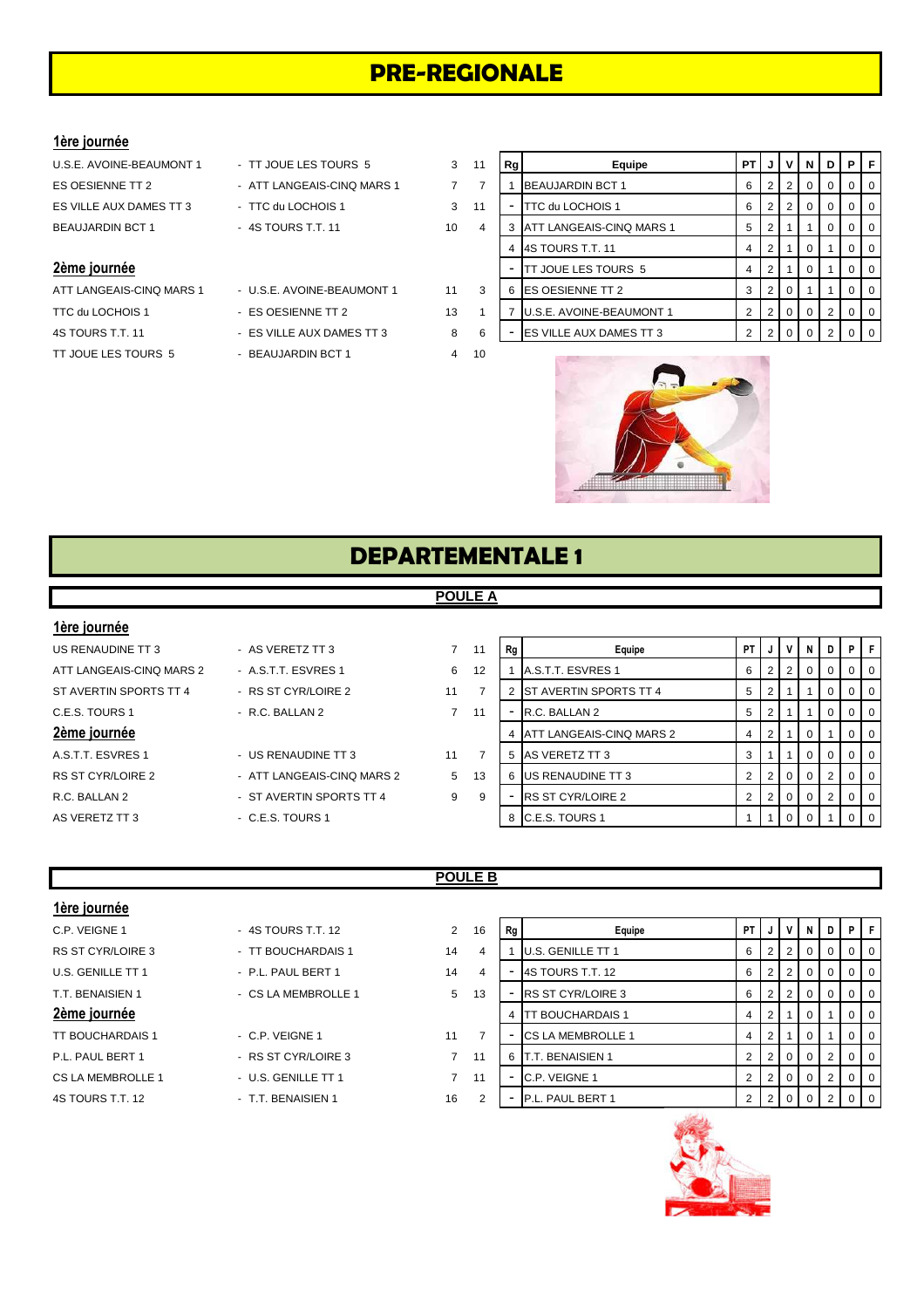# **DEPARTEMENTALE 2**

### **POULE A**

| 1ère journée             |                            |    |                |                          |                                 |                |                |                |          |              |                |                |
|--------------------------|----------------------------|----|----------------|--------------------------|---------------------------------|----------------|----------------|----------------|----------|--------------|----------------|----------------|
| STE MAURE TT 2           | - ES RIDELLOIS TT 1        | 15 | 3              | Rg                       | Equipe                          | <b>PT</b>      |                | V              | N        | D            | P I F          |                |
| ATT LANGEAIS-CINQ MARS 3 | - A.S.T.T. ESVRES 2        | 10 | 8              | -1                       | <b>TT CORMERY-TRUYES 3</b>      | 6              |                | $\overline{2}$ | 0        | 0            | 0              | $\Omega$       |
| A.C. AMBOISE 2           | - A.S. FONDETTES 6         | 4  | 14             | $\blacksquare$           | A.S. FONDETTES 6                | 6              | $\overline{2}$ | $\overline{2}$ | 0        | 0            | 0              | $\overline{0}$ |
| TT CORMERY-TRUYES 3      | - CS LA MEMBROLLE TT 2     | 16 | 2              |                          | 3 STE MAURE TT 2                | 4              | $\overline{2}$ | $\mathbf{1}$   | 0        |              | $\overline{0}$ | $\overline{0}$ |
| 2ème journée             |                            |    |                | $\overline{\phantom{a}}$ | A.C. AMBOISE 2                  | 4              | $\overline{2}$ | $\mathbf{1}$   | 0        |              | 0              | <b>0</b>       |
| A.S.T.T. ESVRES 2        | - STE MAURE TT 2           | 10 | 8              |                          | A.S.T.T. ESVRES 2               | 4              | $\overline{2}$ | $\mathbf{1}$   | 0        |              | 0              | 0              |
| A.S. FONDETTES 6         | - ATT LANGEAIS-CINQ MARS 3 | 12 | 6              |                          | <b>ATT LANGEAIS-CINQ MARS 3</b> | 4              | $\overline{2}$ | $\mathbf{1}$   | 0        |              | 0              | <b>0</b>       |
| CS LA MEMBROLLE TT 2     | - A.C. AMBOISE 2           | 5  | 13             | 7                        | <b>ES RIDELLOIS TT 1</b>        | 2              | 2              | $\Omega$       | $\Omega$ | 2            | 0              | $\overline{0}$ |
| <b>ES RIDELLOIS TT 1</b> | - TT CORMERY-TRUYES 3      | 6  | 12             | $\overline{\phantom{a}}$ | CS LA MEMBROLLE TT 2            | 2              | $\overline{2}$ | $\mathbf 0$    | 0        | 2            | 0              | <b>0</b>       |
|                          |                            |    |                |                          |                                 |                |                |                |          |              |                |                |
| <b>POULE B</b>           |                            |    |                |                          |                                 |                |                |                |          |              |                |                |
| 1ère journée             |                            |    |                |                          |                                 |                |                |                |          |              |                |                |
| A.S. FONDETTES 8         | - 4S TOURS T.T. 13         | 9  | 9              | Rg                       | Equipe                          | <b>PT</b>      | J              | $\mathsf{V}$   | N        | D            | PF             |                |
| <b>RS ST CYR/LOIRE 4</b> | - TT JOUE LES TOURS 7      | 4  | 14             | $\overline{1}$           | <b>TT JOUE LES TOURS 7</b>      | 6              | 2              | $\overline{2}$ | 0        | $\mathbf{0}$ | 0 <sup>1</sup> |                |
| US LA RICHE TT 1         | - TT BLERE V.C. 2          | 13 | 5              |                          | US LA RICHE TT 1                | 6              | $\overline{2}$ | $\overline{2}$ | 0        | 0            | $\Omega$       | $\overline{0}$ |
| <b>TT CHINONAIS 2</b>    | - LARCAY T.T. 1            | 13 | 5              |                          | 3 4S TOURS T.T. 13              | 5              | 2              | 1              |          | $\mathbf{0}$ | 0              | $\overline{0}$ |
| 2ème journée             |                            |    |                | $\overline{4}$           | <b>TT BLERE V.C. 2</b>          | 4              | $\overline{2}$ | $\mathbf{1}$   | 0        |              | 0              | 0              |
| TT JOUE LES TOURS 7      | - A.S. FONDETTES 8         | 18 | $\Omega$       |                          | <b>TT CHINONAIS 2</b>           | 4              | $\overline{2}$ | $\mathbf{1}$   | 0        |              | 0              | <b>0</b>       |
| TT BLERE V.C. 2          | - RS ST CYR/LOIRE 4        | 12 | 6              |                          | 6 A.S. FONDETTES 8              | 3              | 2              | $\overline{0}$ | 1        | 1            | 0              | <b>0</b>       |
| LARCAY T.T. 1            | - US LA RICHE TT 1         | 5  | 13             |                          | 7 <b>RS ST CYR/LOIRE 4</b>      | 2              | $\overline{2}$ | $\mathbf 0$    | 0        | 2            | 0              | l 0            |
| 4S TOURS T.T. 13         | - TT CHINONAIS 2           | 10 | 8              | $\blacksquare$           | LARCAY T.T. 1                   | $\overline{2}$ | $\overline{2}$ | $\Omega$       | $\Omega$ | 2            | 0              | $\overline{0}$ |
|                          |                            |    |                |                          |                                 |                |                |                |          |              |                |                |
|                          |                            |    | <b>POULE C</b> |                          |                                 |                |                |                |          |              |                |                |

### **1ère journée** US RENAUDINE TT 4 - TT PARCAY-MESLAY 2 16 2 **Rg** PT **P** Bquipe PT **PT J** V N D P F ATT LANGEAIS-CINQ MARS 4 - AS SAVONNIERES TT 1 10 8 1 4S TOURS T.T. 14 6 2 0 0 0 0 0 A.C. AMBOISE 1 - TT MONTS ARTANNES 3 18 0 - US RENAUDINE TT 4 6 2 2 0 0 0 0 4S TOURS T.T. 14 - A.S. FONDETTES 7 11 7 3 ATT LANGEAIS-CINQ MARS 4 4 2 1 0 1 0 0 **2ème journée** 2001 d'Oliveira de la compone de la propone de la propone de la propone de la propone de la propone de la propone de la propone de la propone de la propone de la propone de la propone de la propone de la pro AS SAVONNIERES TT 1 - US RENAUDINE TT 4 17 - A.C. AMBOISE 1 4 2 1 0 1 0 1 0 0 TT MONTS ARTANNES 3 - ATT LANGEAIS-CINQ MARS 4 14 4 - A.S. FONDETTES 7 4 2 1 0 1 0 1 0 1 A.S. FONDETTES 7 - A.C. AMBOISE 1 13 5 7 AS SAVONNIERES TT 1 2 2 0 0 2 0 2 TT PARCAY-MESLAY 2 - 4S TOURS T.T. 14 7 11 - TT PARCAY-MESLAY 2 2 2 0 0 2 0 2

**POULE D**

### **1ère journée**

| STF MAURE TT 1            |
|---------------------------|
| <b>ES OFSIENNE TT 3</b>   |
| A P ST SENOCH 1           |
| U.S. CHAMBRAY-LES-TOURS 2 |
| 2ème journée              |
| TT JOUE LES TOURS 6       |
| Exempt                    |
| <b>TT CHINONAIS 3</b>     |
| TT PARCAY-MESLAY 3        |

| STE MAURE TT 1            | - TT PARCAY-MESLAY 3        | 4             | 14 | Rg |                  |
|---------------------------|-----------------------------|---------------|----|----|------------------|
| ES OESIENNE TT 3          | - TT JOUE LES TOURS 6       | $\mathcal{P}$ | 16 |    | <b>TT PAF</b>    |
| A.P. ST SENOCH 1          | - Exempt                    |               |    |    | <b>TT JOL</b>    |
| U.S. CHAMBRAY-LES-TOURS 2 | - TT CHINONAIS 3            | 14            | 4  | 3  | TT CHI           |
| 2ème journée              |                             |               |    |    | U.S. CI          |
| TT JOUE LES TOURS 6       | - STE MAURE TT 1            | 10            | 8  | 5  | STE <sub>M</sub> |
| Exempt                    | - ES OESIENNE TT 3          |               |    | 6  | A.P. ST          |
| TT CHINONAIS 3            | - A.P. ST SENOCH 1          | 11            | 7  |    | ES OE            |
| TT PARCAY-MESLAY 3        | - U.S. CHAMBRAY-LES-TOURS 2 | 12            | 6  |    |                  |
|                           |                             |               |    |    |                  |

| <b>ICIC INAIIICE</b>      |                       |                |    |    |                           |      |                |                |                |          |                |                  |
|---------------------------|-----------------------|----------------|----|----|---------------------------|------|----------------|----------------|----------------|----------|----------------|------------------|
| STE MAURE TT 1            | - TT PARCAY-MESLAY 3  | 4              | 14 | Rg | Equipe                    | PT I |                | V              | N              | D        | PF             |                  |
| ES OESIENNE TT 3          | - TT JOUE LES TOURS 6 | $\overline{2}$ | 16 |    | TT PARCAY-MESLAY 3        | 6    |                |                | $\overline{0}$ | $\Omega$ | 0 <sub>0</sub> |                  |
| A.P. ST SENOCH 1          | - Exempt              |                |    |    | TT JOUE LES TOURS 6       | 6    | 2 <sub>1</sub> | $^{\circ}$ 2 . | $\mathbf{0}$   | $\Omega$ | $0$   $0$      |                  |
| U.S. CHAMBRAY-LES-TOURS 2 | - TT CHINONAIS 3      | 14             | 4  |    | <b>ITT CHINONAIS 3</b>    |      |                |                | $\Omega$       |          | $0$   $0$      |                  |
| 2ème journée              |                       |                |    |    | U.S. CHAMBRAY-LES-TOURS 2 | 4    |                |                | $\Omega$       |          |                | $\overline{1}$ 0 |
| TT JOUE LES TOURS 6       | - STE MAURE TT 1      | 10             | 8  |    | 5 STE MAURE TT 1          |      |                | - 0            | $\Omega$       | 2        | $0$   $0$      |                  |
| Exempt                    | - ES OESIENNE TT 3    |                |    |    | 6 A.P. ST SENOCH 1        |      |                |                | $\Omega$       |          |                | 0 <sub>0</sub>   |
| TT CHINONAIS 3            | - A.P. ST SENOCH 1    | 11             |    |    | <b>IES OESIENNE TT 3</b>  |      |                |                |                |          |                | 0 <sub>0</sub>   |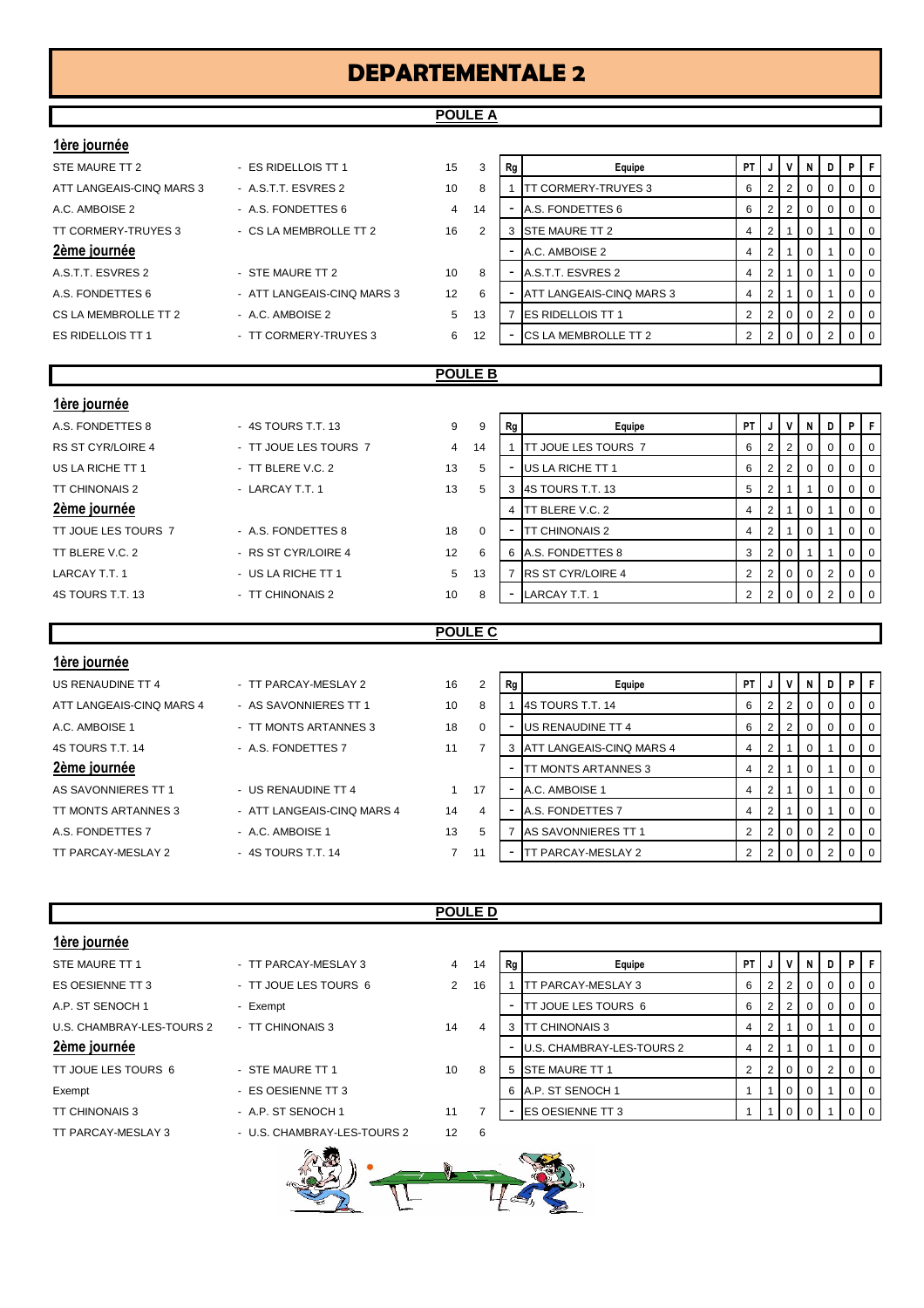# **DEPARTEMENTALE 3**

### **POULE A**

| 1ère journée                |                               |                |                |                          |                                  |                |                |                |              |                |                |                |
|-----------------------------|-------------------------------|----------------|----------------|--------------------------|----------------------------------|----------------|----------------|----------------|--------------|----------------|----------------|----------------|
| <b>BEAUJARDIN BCT 2</b>     | - ES RIDELLOIS TT 4           | 18             | 0              | Rg                       | Equipe                           | <b>PT</b>      | J              | V              | N            | D              |                | PF             |
| A.S. LUYNES T.T 3           | - A.S.T.T. ESVRES 3           | 17             | 1              | 1                        | LARCAY T.T. 2                    | 6              | $\overline{2}$ | 2              | $\mathbf 0$  | 0              | $\overline{0}$ | $\overline{0}$ |
| TT ST GENOUPH 4             | - TT MONTS ARTANNES 4         | 13             | 5              |                          | A.S. LUYNES T.T 3                | 6              | $\overline{2}$ | 2              | $\mathbf 0$  | 0              | $\overline{0}$ | $\overline{0}$ |
| A.S MONTLOUIS/LOIRE 2       | - LARCAY T.T. 2               | 5              | 13             |                          | <b>BEAUJARDIN BCT 2</b>          | 6              | 2              | $\overline{2}$ | 0            | 0              | $\overline{0}$ | $\overline{0}$ |
| 2ème journée                |                               |                |                | 4                        | A.S MONTLOUIS/LOIRE 2            | 4              | $\overline{2}$ |                | $\mathbf 0$  |                | $\overline{0}$ | $\overline{0}$ |
| A.S.T.T. ESVRES 3           | - BEAUJARDIN BCT 2            | 5              | 13             |                          | <b>TT ST GENOUPH 4</b>           | 4              | 2              |                | $\mathbf 0$  |                | $\overline{0}$ | $\overline{0}$ |
| TT MONTS ARTANNES 4         | - A.S. LUYNES T.T 3           | 8              | 10             |                          | 6 A.S.T.T. ESVRES 3              | $\overline{2}$ | $\overline{2}$ | 0              | 0            | 2              | $\overline{0}$ | $\overline{0}$ |
| LARCAY T.T. 2               | - TT ST GENOUPH 4             | 12             | 6              |                          | <b>ITT MONTS ARTANNES 4</b>      | 2              | $\overline{2}$ | 0              | 0            | 2              | $\overline{0}$ | $\overline{0}$ |
| <b>ES RIDELLOIS TT 4</b>    | - A.S MONTLOUIS/LOIRE 2       | $\overline{4}$ | 14             |                          | <b>ES RIDELLOIS TT 4</b>         | $\overline{2}$ | $\overline{2}$ | $\mathbf 0$    | $\Omega$     | $\overline{2}$ | $\overline{0}$ | $\overline{0}$ |
|                             |                               |                |                |                          |                                  |                |                |                |              |                |                |                |
|                             |                               |                |                |                          |                                  |                |                |                |              |                |                |                |
|                             |                               |                | <b>POULE B</b> |                          |                                  |                |                |                |              |                |                |                |
| 1ère journée                |                               |                |                |                          |                                  |                |                |                |              |                |                |                |
| Exempt                      | - T.T. BENAISIEN 3            |                |                | Rg                       | Equipe                           | PT I           | IJ             | V              | $\mathsf{N}$ | D              |                | PIF            |
| P.L. PAUL BERT 2            | - ASTT SORIGNY 1              | $\overline{7}$ | 11             |                          | <b>ST AVERTIN SPORTS TT 6</b>    | 6              | 2              | 2              | $\mathbf 0$  | 0              | $\overline{0}$ | $\overline{0}$ |
| ST AVERTIN SPORTS TT 6      | - U.S. CHAMBRAY-LES-TOURS 3   | 12             | 6              |                          | 2 ES RIDELLOIS TT 3              | 4              | 2              |                | 0            |                | $\overline{0}$ | $\overline{0}$ |
| <b>ES RIDELLOIS TT 3</b>    | - STE CATHERINE DE FIERBOIS 1 | 10             | 8              |                          | U.S. CHAMBRAY-LES-TOURS 3        | 4              | $\overline{2}$ |                | $\mathbf 0$  |                | $\overline{0}$ | $\overline{0}$ |
| <u>2ème journée</u>         |                               |                |                |                          | <b>T.T. BENAISIEN 3</b>          | 3              |                |                | $\Omega$     | 0              | $\overline{0}$ | $\overline{0}$ |
| <b>ASTT SORIGNY 1</b>       | - Exempt                      |                |                | $\overline{\phantom{a}}$ | <b>ASTT SORIGNY 1</b>            | 3              |                |                | 0            | 0              | $\overline{0}$ | $\overline{0}$ |
| U.S. CHAMBRAY-LES-TOURS 3   | - P.L. PAUL BERT 2            | 15             | 3              |                          | 6 TT STE CATHERINE DE FIERBOIS 1 | $\overline{2}$ | $\overline{2}$ | 0              | $\mathbf 0$  | 2              | $\overline{0}$ | $\overline{0}$ |
| STE CATHERINE DE FIERBOIS 1 | - ST AVERTIN SPORTS TT 6      | 6              | 12             |                          | P.L. PAUL BERT 2                 | $\overline{2}$ | $\overline{2}$ | $\Omega$       | $\Omega$     | $\overline{2}$ | $\overline{0}$ | $\overline{0}$ |

### **POULE C**

| 1ère journée             |                           |                |    |    |                             |           |                |                |                |                |                |          |
|--------------------------|---------------------------|----------------|----|----|-----------------------------|-----------|----------------|----------------|----------------|----------------|----------------|----------|
| US RENAUDINE TT 5        | - TT PARCAY-MESLAY 4      | $\overline{4}$ | 14 | Rg | Equipe                      | <b>PT</b> | J              | $\mathsf{v}$   | N              | D              | P              | -F       |
| Exempt                   | - ES VILLE AUX DAMES TT 6 |                |    |    | A.S MONTLOUIS/LOIRE 1       | 6         | 2 <sup>1</sup> | $\overline{2}$ | $\mathbf{0}$   | 0              | 0 <sup>1</sup> |          |
| A.C. AMBOISE 3           | - RS ST CYR/LOIRE 5       | 12             | 6  |    | A.C. AMBOISE 3              | 4         | $\overline{2}$ |                | 0              |                | $\overline{0}$ | l 0      |
| A.S MONTLOUIS/LOIRE 1    | - ASTT CHEMILLE/DEME 1    | 16             | 2  |    | <b>ASTT CHEMILLE/DEME 1</b> | 4         | $\overline{2}$ |                | 0              |                | 0 <sup>0</sup> |          |
| 2ème journée             |                           |                |    |    | TT PARCAY-MESLAY 4          | 4         | $\mathbf{2}$   |                | 0              |                |                | $\Omega$ |
| ES VILLE AUX DAMES TT 6  | - US RENAUDINE TT 5       | 13             | 5  | 5  | ES VILLE AUX DAMES TT 6     | 3         |                |                | $\overline{0}$ | 0              | $\Omega$       | l 0      |
| <b>RS ST CYR/LOIRE 5</b> | - Exempt                  |                |    | 6  | US RENAUDINE TT 5           | 2         | $\overline{2}$ |                | $\mathbf 0$    | $\overline{2}$ | $\mathbf{0}$   | $\Omega$ |
| ASTT CHEMILLE/DEME 1     | - A.C. AMBOISE 3          | 17             |    |    | <b>RS ST CYR/LOIRE 5</b>    |           |                |                |                |                |                | - 0      |
| TT PARCAY-MESLAY 4       | - A.S MONTLOUIS/LOIRE 1   | 8              | 10 |    |                             |           |                |                |                |                |                |          |

**POULE D**

### **1ère journée**

| Exempt                   |
|--------------------------|
| ST MICHEL TT 1           |
| ST AVERTIN SPORTS TT 5   |
| <b>ES RIDELLOIS TT 2</b> |
| 2ème journée             |
| TT JOUE LES TOURS 8      |
| <b>ES OESIENNE TT 5</b>  |
| <b>TT CHINONAIS 4</b>    |
| <b>T.T. BENAISIEN 2</b>  |
|                          |

| T. BENAISIEN 2   |  |
|------------------|--|
| JOUE LES TOURS 8 |  |
| S OESIENNE TT 5  |  |
| CHINONAIS 4      |  |
|                  |  |

- ES RIDELLOIS TT 2 6 12



| Tere fournee           |                          |    |                |    |                                |      |   |     |          |              |                |                |
|------------------------|--------------------------|----|----------------|----|--------------------------------|------|---|-----|----------|--------------|----------------|----------------|
| Exempt                 | - T.T. BENAISIEN 2       |    |                | Rg | Equipe                         | PTIJ |   | ΙV  | N        | D I          | PF             |                |
| ST MICHEL T.T. 1       | - TT JOUE LES TOURS 8    | 5  | 13             |    | <b>IES OESIENNE TT 5</b>       | 6    |   |     | $\Omega$ | $\mathbf{0}$ | 0 <sub>0</sub> |                |
| ST AVERTIN SPORTS TT 5 | - ES OESIENNE TT 5       | 4  | 14             |    | <b>ES RIDELLOIS TT 2</b>       | 6    | 2 | -2  | $\Omega$ | $\mathbf{0}$ | $01$ 0         |                |
| ES RIDELLOIS TT 2      | - TT CHINONAIS 4         | 16 | $\overline{2}$ |    | <b>IST AVERTIN SPORTS TT 5</b> | 4    |   |     |          |              |                | $0$   0        |
| 2ème journée           |                          |    |                |    | <b>TT JOUE LES TOURS 8</b>     |      |   |     | $\Omega$ | $\Omega$     | 0 <sub>0</sub> |                |
| TT JOUE LES TOURS 8    | - Exempt                 |    |                | 5  | <b>TT CHINONAIS 4</b>          |      |   | 2 0 | 0        | 2            |                | $01$ 0         |
| ES OESIENNE TT 5       | - ST MICHEL T.T. 1       | 16 | 2              |    | ST MICHEL T.T. 1               |      |   | 2 0 |          | 2            |                | 0 <sup>1</sup> |
| TT CHINONAIS 4         | - ST AVERTIN SPORTS TT 5 |    | 11             |    | . BENAISIEN 2                  |      |   |     |          |              |                | 0 <sub>0</sub> |
|                        |                          |    |                |    |                                |      |   |     |          |              |                |                |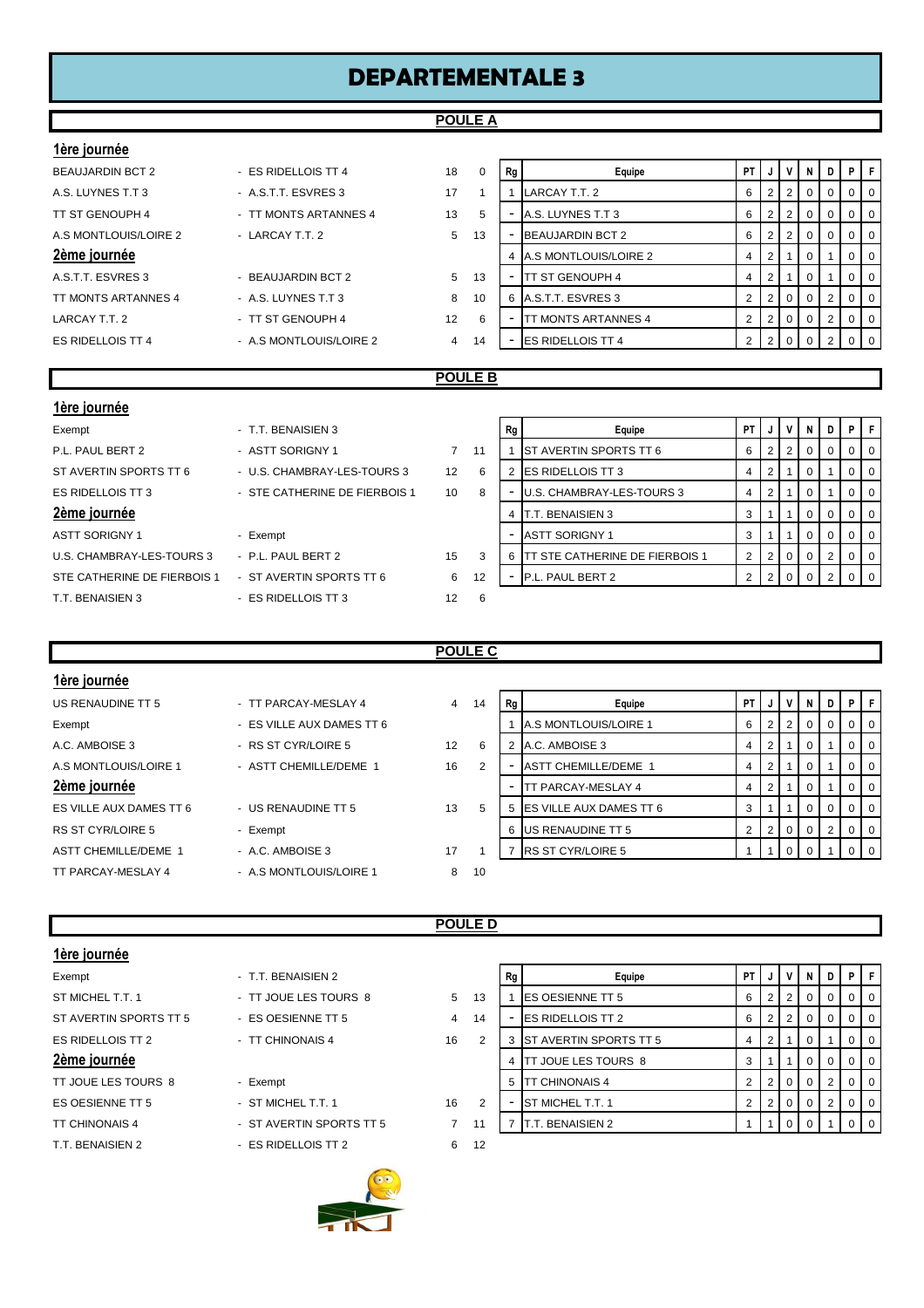### **POULE E**

| 1ère journée               |                              |    |          |              |                              |                |                |                 |                |                |                |          |
|----------------------------|------------------------------|----|----------|--------------|------------------------------|----------------|----------------|-----------------|----------------|----------------|----------------|----------|
| A.S. FONDETTES 9           | - U.S. VERNOU 3              |    | 17       | Rq           | Equipe                       | PT I           |                | JIVI            | $\mathbf{N}$   | D              | PF             |          |
| ATT ST ANTOINE DU ROCHER 1 | - TT CASTELVALERIE 1         | 12 | 6        |              | U.S. VERNOU 3                | 6              |                | $2 \mid 2 \mid$ | $\overline{0}$ | 0              | 0 <sup>1</sup> |          |
| US LA RICHE TT 3           | - A.S. LUYNES T.T 4          | 12 | 6        |              | A.T.T.ST ANTOINE DU ROCHER 1 | 6              |                | $2 \mid 2 \mid$ | 0              |                |                | - 0      |
| TT CORMERY-TRUYES 4        | - US RENAUDINE TT 6          | 8  | 10       |              | <b>IUS RENAUDINE TT 6</b>    | 5              | 2 <sub>1</sub> |                 |                |                | 0 <sup>1</sup> |          |
| 2ème journée               |                              |    |          |              | US LA RICHE TT 3             | 5              | 2 <sub>1</sub> |                 |                | 0              | 0 <sup>1</sup> |          |
| <b>TT CASTELVALERIE 1</b>  | - A.S. FONDETTES 9           | 18 | $\Omega$ | $\mathbf{b}$ | IT CASTELVALERIE 1           | 4              | 2 <sub>1</sub> |                 | 0              |                |                | 0        |
| A.S. LUYNES T.T 4          | - ATT ST ANTOINE DU ROCHER 1 | 5  | 13       |              | <b>IT CORMERY-TRUYES 4</b>   | $\overline{2}$ |                | $2 \ 0$         | $\overline{0}$ | $\overline{2}$ |                | - 0      |
| US RENAUDINE TT 6          | - US LA RICHE TT 3           | 9  | 9        |              | A.S. FONDETTES 9             |                |                | $2 \ 0$         | $\overline{0}$ | $\overline{2}$ |                | <b>0</b> |
| U.S. VERNOU 3              | - TT CORMERY-TRUYES 4        | 14 | 4        |              | A.S. LUYNES T.T 4            |                |                | 2 0             |                |                | 0 <sup>1</sup> |          |
|                            |                              |    |          |              |                              |                |                |                 |                |                |                |          |

### **POULE F**

| 1ère journée               |                       |    |    |                |                             |           |                |                |                |             |                |                |
|----------------------------|-----------------------|----|----|----------------|-----------------------------|-----------|----------------|----------------|----------------|-------------|----------------|----------------|
| C.P. VEIGNE 2              | - ASTT SORIGNY 2      | 10 | 8  | Rg             | Equipe                      | <b>PT</b> | J              | $\mathsf{v}$   |                |             | NDPF           |                |
| Exempt                     | - TT BOUCHARDAIS 2    |    |    |                | <b>STE MAURE TT 3</b>       | 6         | $\overline{2}$ | $\overline{2}$ | $\overline{0}$ | $\mathbf 0$ | $\overline{0}$ | 0              |
| U.S. GENILLE TT 2          | - TT MONTS ARTANNES 5 | 10 | 8  | $\overline{2}$ | C.P. VEIGNE 2               | 4         | 2              |                | $\mathbf{0}$   |             | $\overline{0}$ | <b>0</b>       |
| 4S TOURS T.T. 15           | - STE MAURE TT 3      |    | 17 |                | U.S. GENILLE TT 2           | 4         | 2              |                | 0              |             | 0              | $\overline{0}$ |
| 2ème journée               |                       |    |    | -              | <b>ASTT SORIGNY 2</b>       | 4         | ∠              |                | 0              |             | $\overline{0}$ | $\overline{0}$ |
| TT BOUCHARDAIS 2           | $-$ C.P. VEIGNE 2     | 16 | 2  | 5              | <b>TT BOUCHARDAIS 2</b>     | 3         |                |                | $\overline{0}$ | $\Omega$    | $\overline{0}$ | <b>O</b>       |
| <b>TT MONTS ARTANNES 5</b> | - Exempt              |    |    | 6              | 4S TOURS T.T. 15            | 2         | 2              | $\mathbf{0}$   | $\overline{0}$ | $2^{\circ}$ | $\overline{0}$ | $\overline{0}$ |
| STE MAURE TT 3             | - U.S. GENILLE TT 2   | 13 | 5  |                | <b>ITT MONTS ARTANNES 5</b> |           |                | $\mathbf 0$    |                |             | $\Omega$       | <b>0</b>       |
| <b>ASTT SORIGNY 2</b>      | - 4S TOURS T.T. 15    | 12 | -6 |                |                             |           |                |                |                |             |                |                |
|                            |                       |    |    |                |                             |           |                |                |                |             |                |                |

### **POULE G**

| 1ère journée            |                      |                |                |    |                            |                |                |                |                         |                |   |                |
|-------------------------|----------------------|----------------|----------------|----|----------------------------|----------------|----------------|----------------|-------------------------|----------------|---|----------------|
| <b>ES AMBILLOU 1</b>    | - U.S. VERNOU 1      | $\overline{2}$ | 16             | Rg | Equipe                     | <b>PT</b>      | J              | v              | N                       | D              | P | $\mathsf{F}$   |
| ES OESIENNE TT 4        | - TT CASTELVALERIE 2 | 11             | $\overline{ }$ |    | <b>TT SEMBLANCEEN 1</b>    | 6              | 2              |                | 0                       | 0              |   | $0$   0        |
| US LA RICHE TT 2        | - RS ST CYR/LOIRE 6  | 3              | 15             |    | U.S. VERNOU 1              | 6              | 2              | 2              | 0                       | 0              |   | $0$   0        |
| TT PARCAY-MESLAY 5      | - TT SEMBLANCEEN 1   | 2              | 16             | 3  | <b>IES OESIENNE TT 4</b>   | 5              | $\overline{2}$ |                |                         | 0              |   | 0 <sup>1</sup> |
| 2ème journée            |                      |                |                |    | <b>RS ST CYR/LOIRE 6</b>   | 5              | $\overline{2}$ |                |                         | 0              |   | $0$   0        |
| TT CASTELVALERIE 2      | - ES AMBILLOU 1      | 15             | 3              | 5  | <b>ITT CASTELVALERIE 2</b> | $\overline{4}$ | 2              |                | $\overline{\mathbf{0}}$ |                |   | $0$   0        |
| RS ST CYR/LOIRE 6       | - ES OESIENNE TT 4   | 9              | 9              | 6  | <b>ES AMBILLOU 1</b>       | $\overline{2}$ | 2              | 0              | 0                       | 2              |   | $01$ 0         |
| <b>TT SEMBLANCEEN 1</b> | - US LA RICHE TT 2   | 10             | 8              |    | TT PARCAY-MESLAY 5         | $\overline{2}$ | 2              | $\overline{0}$ | l 0                     | 2              |   | $0$   0        |
| U.S. VERNOU 1           | - TT PARCAY-MESLAY 5 | 18             | 0              |    | US LA RICHE TT 2           | $\mathbf{2}$   | $\overline{2}$ |                |                         | $\overline{2}$ |   | 0 <sub>0</sub> |
|                         |                      |                |                |    |                            |                |                |                |                         |                |   |                |
|                         | POULE H              |                |                |    |                            |                |                |                |                         |                |   |                |

### **1ère journée**

| ES VILLE AUX DAMES TT 5  |  |  |  |  |  |  |  |  |
|--------------------------|--|--|--|--|--|--|--|--|
| TT BLERE V.C. 3          |  |  |  |  |  |  |  |  |
| <b>PPC MARTINOIS 1</b>   |  |  |  |  |  |  |  |  |
| U.S. VERNOU <sub>2</sub> |  |  |  |  |  |  |  |  |
| <u>2ème journée</u>      |  |  |  |  |  |  |  |  |
| ST AVERTIN SPORTS TT 7   |  |  |  |  |  |  |  |  |
| ATT AZAY/CHER 1          |  |  |  |  |  |  |  |  |
|                          |  |  |  |  |  |  |  |  |
| US RENAUDINE TT 7        |  |  |  |  |  |  |  |  |

| - ST AVERTIN SPORTS TT 7  | 18 |
|---------------------------|----|
| - ATT AZAY/CHER 1         |    |
| - US RENAUDINE TT 7       |    |
|                           |    |
| - ES VILLE AUX DAMES TT 5 |    |
| $-$ TT BI FRF V C 3       | 10 |
| - PPC MARTINOIS 1         |    |



| ES VILLE AUX DAMES TT 5 | - C.E.S. TOURS 2          | 10             | 8  | Rg | Equipe                          | PT I | J                                                                 | V I | N   | D        | PF     |                |
|-------------------------|---------------------------|----------------|----|----|---------------------------------|------|-------------------------------------------------------------------|-----|-----|----------|--------|----------------|
| TT BLERE V.C. 3         | - ST AVERTIN SPORTS TT 7  | 18             |    |    | US RENAUDINE TT 7               |      | 2 <sub>1</sub>                                                    |     | - 0 | $\Omega$ |        | $01$ 0         |
| PPC MARTINOIS 1         | - ATT AZAY/CHER 1         | 9              | 9  |    | <b>IES VILLE AUX DAMES TT 5</b> | 6    | 2 <sub>1</sub>                                                    |     |     | $\Omega$ |        | 0   0          |
| U.S. VERNOU 2           | - US RENAUDINE TT 7       | $\overline{7}$ | 11 |    | <b>ATT AZAY/CHER 1</b>          |      |                                                                   |     |     | 0        |        | $01$ 0         |
| 2ème journée            |                           |                |    |    | U.S. VERNOU 2                   |      |                                                                   |     |     |          |        | $0$   0        |
| ST AVERTIN SPORTS TT 7  | - ES VILLE AUX DAMES TT 5 |                | 17 |    | TT BLERE V.C. 3                 |      | 2 <sup>1</sup>                                                    |     |     |          |        | $0$   0        |
| ATT AZAY/CHER 1         | $-$ TT BLERE V.C. 3       | 10             | 8  | 6  | <b>PPC MARTINOIS 1</b>          |      |                                                                   | 20  |     |          |        | $\overline{0}$ |
| US RENAUDINE TT 7       | - PPC MARTINOIS 1         | 11             |    |    | C.E.S. TOURS 2                  |      | $\begin{array}{c c c c c} \hline 2 & 0 & 0 \\ \hline \end{array}$ |     |     | 2        | $01$ 0 |                |
| C.E.S. TOURS 2          | - U.S. VERNOU 2           | 6              | 12 | 8  | <b>IST AVERTIN SPORTS TT 7</b>  |      |                                                                   |     |     |          |        |                |
|                         |                           |                |    |    |                                 |      |                                                                   |     |     |          |        |                |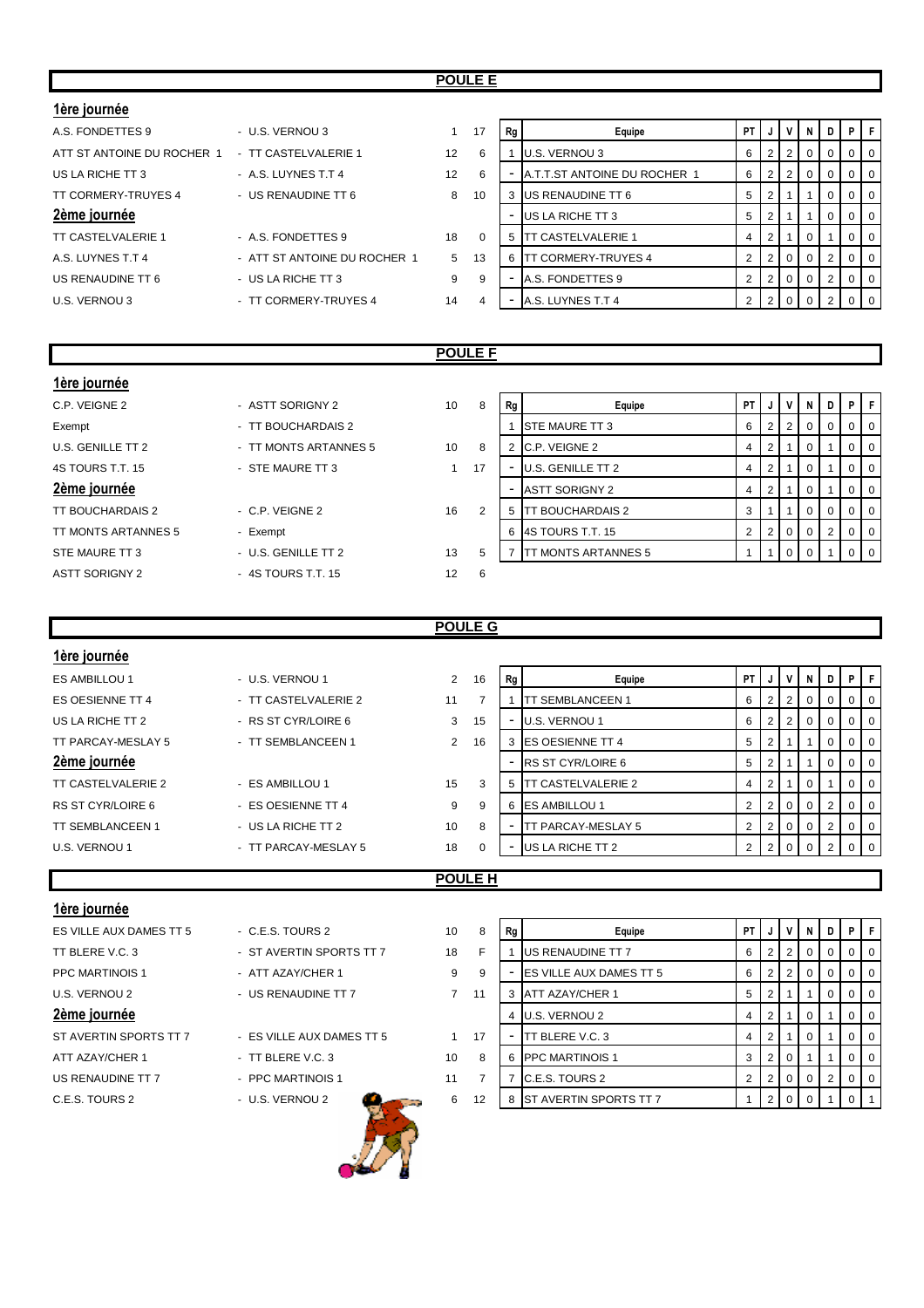# **DEPARTEMENTALE 4**

### **POULE A**

### **1ère journée**

| ASTT DU NAIS 2             | - Exempt                     |                |
|----------------------------|------------------------------|----------------|
| ES OESIENNE TT 6           | - ST AVERTIN SPORTS TT 10    | 7              |
| US LA RICHE TT 5           | - ATT ST ANTOINE DU ROCHER 3 | $\overline{7}$ |
| TT PARCAY-MESLAY 6         | - ASTT CHEMILLE/DEME 2       | 9              |
| 2ème journée               |                              |                |
| ST AVERTIN SPORTS TT 10    | - ASTT DU NAIS 2             | 9              |
| ATT ST ANTOINE DU ROCHER 3 | - ES OESIENNE TT 6           | 5              |
| ASTT CHEMILLE/DEME 2       | - US LA RICHE TT 5           | 6              |
|                            |                              |                |

- 
- 
- -
- 
- 
- Exempt Fxempt Francisco TT PARCAY-MESLAY 6

| ASTT DU NAIS 2             | - Exempt                     |   |   | Rg | Equipe                         | PT. |     |            | N. |                |                |
|----------------------------|------------------------------|---|---|----|--------------------------------|-----|-----|------------|----|----------------|----------------|
| ES OESIENNE TT 6           | - ST AVERTIN SPORTS TT 10    |   | 3 |    | <b>IES OESIENNE TT 6</b>       | 5   |     |            |    |                | 0 <sub>0</sub> |
| US LA RICHE TT 5           | - ATT ST ANTOINE DU ROCHER 3 |   |   |    | ASTT CHEMILLE/DEME 2           |     | 211 |            |    | $01$ 0         |                |
| TT PARCAY-MESLAY 6         | - ASTT CHEMILLE/DEME 2       | 9 |   |    | <b>ST AVERTIN SPORTS TT 10</b> |     | 2   |            |    |                | 0 <sub>0</sub> |
| 2ème journée               |                              |   |   |    | US LA RICHE TT 5               |     |     |            |    |                | 0 <sub>0</sub> |
| ST AVERTIN SPORTS TT 10    | - ASTT DU NAIS 2             | 9 |   |    | TT PARCAY-MESLAY 6             |     |     |            |    | 0 <sub>0</sub> |                |
| ATT ST ANTOINE DU ROCHER 3 | - ES OESIENNE TT 6           | 5 |   |    | A.T.T.ST ANTOINE DU ROCHER 3   | 3 I |     | $2 \mid 0$ |    |                | 0 <sub>0</sub> |
| ASTT CHEMILLE/DEME 2       | - US LA RICHE TT 5           | 6 |   |    | ASTT DU NAIS 2                 |     |     |            |    |                | l O            |

### **POULE B**

| Exempt                      |    |
|-----------------------------|----|
| U.S.E. AVOINE-BEAUMONT 2    | Ξ  |
| AS SAVONNIERES TT 2         | H  |
| <b>T.T. BENAISIEN 5</b>     |    |
| 2ème journée                |    |
|                             |    |
| TT JOUE LES TOURS 10        | H  |
| <b>ES OESIENNE TT 7</b>     | -1 |
| STE CATHERINE de FIERBOIS 2 |    |

# **TT MONTS ARTANNES 6** TT JOUE LES TOURS 10 10 0 ES OESIENNE TT 7 4 6 STE CATHERINE de FIERBOIS 2 6 4 U.S.E. AVOINE-BEAUMONT 2 8 2 AS SAVONNIERES TT 2 3 7 TT MONTS ARTANNES 6 - T.T. BENAISIEN 5 9 1

| Exempt                      | - TT MONTS ARTANNES 6         |    |   | Rg | Equipe                      | <b>PT</b> |  | N        |  | PFI              |
|-----------------------------|-------------------------------|----|---|----|-----------------------------|-----------|--|----------|--|------------------|
| U.S.E. AVOINE-BEAUMONT 2    | - TT JOUE LES TOURS 10        | 10 |   |    | <b>ES OESIENNE TT 7</b>     | 6         |  | $\Omega$ |  | $0$   $0$        |
| AS SAVONNIERES TT 2         | - ES OESIENNE TT 7            | 4  | 6 |    | T.T. BENAISIEN 5            |           |  | 0        |  | $\overline{101}$ |
| T.T. BENAISIEN 5            | - STE CATHERINE de FIERBOIS 2 | 6  | 4 |    | AS SAVONNIERES TT 2         |           |  |          |  | $0$   $0$        |
| 2ème journée                |                               |    |   |    | U.S.E. AVOINE-BEAUMONT 2    | 4         |  |          |  | $\overline{101}$ |
| TT JOUE LES TOURS 10        | - Exempt                      |    |   |    | <b>IT MONTS ARTANNES 6</b>  |           |  |          |  | 0 1 0            |
| ES OESIENNE TT 7            | - U.S.E. AVOINE-BEAUMONT 2    | 8  |   | 6  | STE CATHERINE DE FIERBOIS 2 |           |  | $\Omega$ |  | 0 1 0 1          |
| STE CATHERINE de FIERBOIS 2 | - AS SAVONNIERES TT 2         | 3  |   |    | JOUE LES TOURS 10           |           |  |          |  | $\overline{0}$   |
|                             |                               |    |   |    |                             |           |  |          |  |                  |

### **1ère journée**

**1ère journée**

# A.S. LUYNES T.T 5 - A.C. AMBOISE 5 8 2 1 LARCAY T.T. 3 6 2 2 0 0 0 0 RS ST CYR/LOIRE 7 - P.L. PAUL BERT 3 4 TT PARCAY MESLAY 7 - 4S TOURS T.T. 16 3 A.C. AMBOISE 5 - LARCAY T.T. 3 0 P.L. PAUL BERT 3 - A.S. LUYNES T.T 5 7

# LARCAY T.T. 3 - U.S. VERNOU 6 6 4 **Rg Equipe PT J V N D P F**

# 4S TOURS T.T. 16 - RS ST CYR/LOIRE 7 9 1 - RS ST CYR/LOIRE 7 2 2 0 0 2 0 0

# U.S. VERNOU 6 **FRANCAY MESLAY 7** 3

# **POULE C**

| 1ère journée       |                      |                |    |    |                            |                |              |             |          |                |  |
|--------------------|----------------------|----------------|----|----|----------------------------|----------------|--------------|-------------|----------|----------------|--|
| LARCAY T.T. 3      | - U.S. VERNOU 6      | 6              | 4  | Rg | Equipe                     | PT I           | ل -          |             |          | D I            |  |
| A.S. LUYNES T.T 5  | - A.C. AMBOISE 5     | 8              | 2  |    | LARCAY T.T. 3              | 6              | 2            | 2           | 0        |                |  |
| RS ST CYR/LOIRE 7  | - P.L. PAUL BERT 3   | $\overline{4}$ | 6  |    | <b>4S TOURS T.T. 16</b>    | 6              |              |             |          |                |  |
| TT PARCAY MESLAY 7 | - 4S TOURS T.T. 16   | 3              |    |    | P.L. PAUL BERT 3           | 6              |              |             |          |                |  |
| 2ème journée       |                      |                |    |    | <b>ITT PARCAY MESLAY 7</b> | 4              |              |             |          |                |  |
| A.C. AMBOISE 5     | - LARCAY T.T. 3      | $\Omega$       | 10 |    | A.S. LUYNES T.T 5          | 4              |              |             |          |                |  |
| P.L. PAUL BERT 3   | - A.S. LUYNES T.T 5  | $7^{\circ}$    | 3  |    | 6 U.S. VERNOU 6            | 2              |              | $\Omega$    | $\Omega$ | 2 <sup>1</sup> |  |
| 4S TOURS T.T. 16   | - RS ST CYR/LOIRE 7  | 9              |    |    | <b>RS ST CYR/LOIRE 7</b>   | $\overline{2}$ | <sup>2</sup> | $\mathbf 0$ | $\Omega$ | 2 <sup>1</sup> |  |
| U.S. VERNOU 6      | - TT PARCAY MESLAY 7 | 3              |    |    | A.C. AMBOISE 5             |                |              |             |          |                |  |

### **POULE D**

| 1ère journée           |                          |                |          |    |                               |                |                |                 |     |                |                |                |
|------------------------|--------------------------|----------------|----------|----|-------------------------------|----------------|----------------|-----------------|-----|----------------|----------------|----------------|
| T.T. METTRAY 1         | - TT MONTS ARTANNES 7    | 9              |          | Rg | Equipe                        | PT I           |                | JIVI            | - N | D              | P.             | $\mathsf{F}$   |
| A.S.P.T.T. TOURS 1     | - ST AVERTIN SPORTS TT 8 | 6              |          |    | A.S.P.T.T. TOURS 1            | 6              | 2 <sub>1</sub> | $\overline{2}$  |     | $\Omega$       | $\overline{0}$ | $\overline{0}$ |
| T.T. BOUCHARDAIS 4     | - A.S.T.T. ESVRES 4      | 10             | $\Omega$ |    | <b>T.T. METTRAY 1</b>         | 6              |                | $2 \mid 2 \mid$ | - 0 | 0              | $\overline{0}$ | $\overline{0}$ |
| T.T. BENAISIEN 4       | $-R.C. BALLAN 3$         | $\overline{7}$ | 3        | 3  | T.T. BENAISIEN 4              | 4              | $\overline{2}$ |                 |     |                | $\overline{0}$ | $\overline{0}$ |
| 2ème journée           |                          |                |          |    | TT MONTS ARTANNES 7           | 4              |                |                 |     |                | 0 <sup>1</sup> | $\overline{0}$ |
| ST AVERTIN SPORTS TT 8 | - T.T. METTRAY 1         | 0              | 10       |    | R.C. BALLAN 3                 | 4              |                |                 | - 0 |                | $\overline{0}$ | $\overline{0}$ |
| A.S.T.T. ESVRES 4      | - A.S.P.T.T. TOURS 1     | $\overline{4}$ | 6        |    | T.T. BOUCHARDAIS 4            | $\overline{4}$ | 2 <sub>1</sub> |                 | 0   |                | $\overline{0}$ | $\overline{0}$ |
| R.C. BALLAN 3          | - T.T. BOUCHARDAIS 4     | $\overline{7}$ | 3        |    | A.S.T.T. ESVRES 4             | $\mathbf{2}$   |                | 2000            |     | $\overline{2}$ | $\overline{0}$ | $\overline{0}$ |
| TT MONTS ARTANNES 7    | - T.T. BENAISIEN 4       | 7              | 3        |    | <b>ST AVERTIN SPORTS TT 8</b> | 2              |                |                 |     |                |                | $\overline{0}$ |
| $u_{\infty}$           |                          |                |          |    |                               |                |                |                 |     |                |                |                |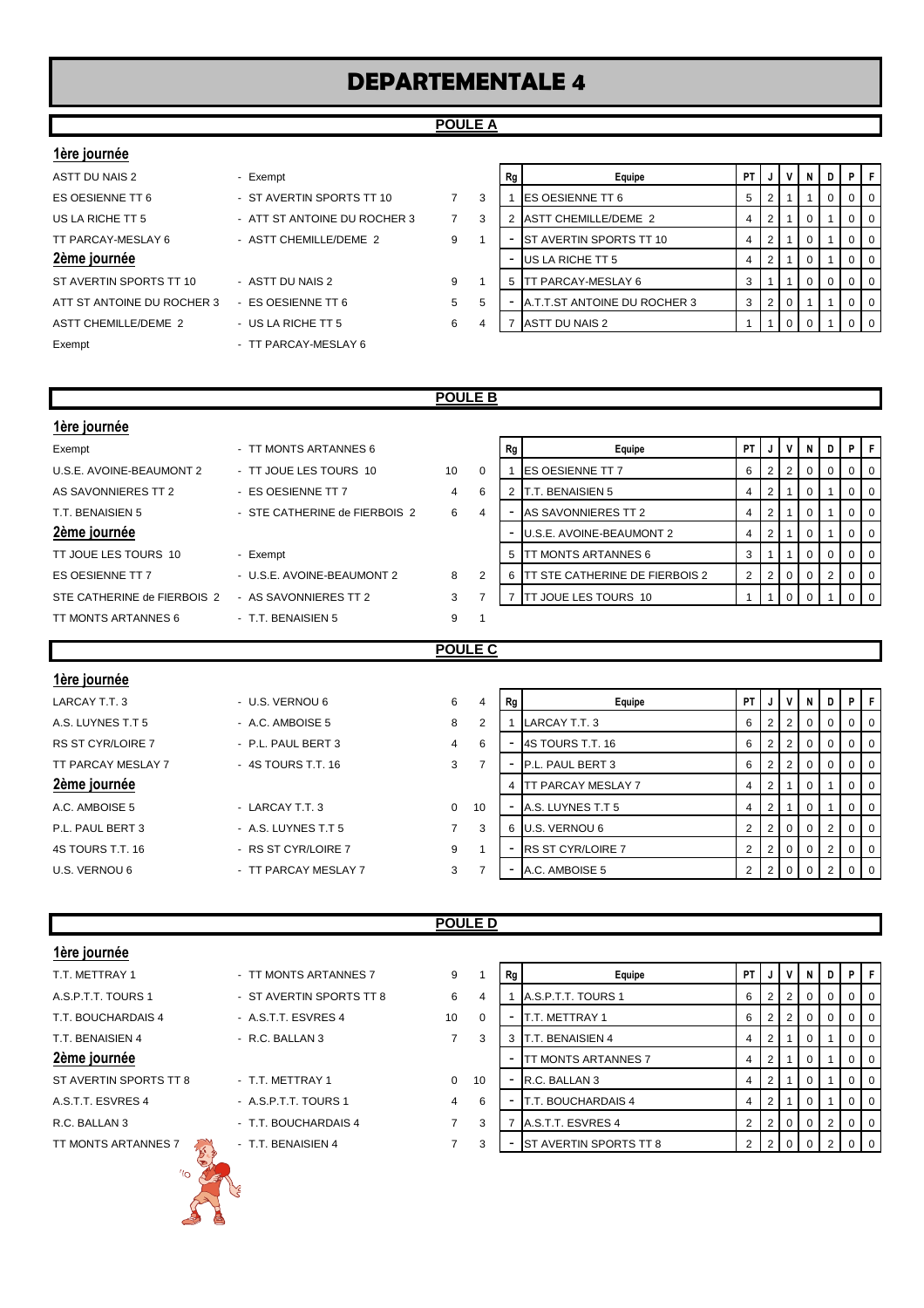### **POULE E**

| 1ère journée              |                            |                |                |                          |                               |                |                |                |             |                |                |                |
|---------------------------|----------------------------|----------------|----------------|--------------------------|-------------------------------|----------------|----------------|----------------|-------------|----------------|----------------|----------------|
| Exempt                    | - TT CORMERY-TRUYES 5      |                |                | Rg                       | Equipe                        | PT I           | J              | $\mathsf{v}$   | N           | D              |                | PF             |
| A.P. ABILLY 2             | - PPC MARTINOIS 2          | $\mathbf{1}$   | 9              |                          | ATT LANGEAIS-CINQ MARS 5      | 6              | 2              | 2              | $\Omega$    | 0              | $\overline{0}$ | $\overline{0}$ |
| T.T BOUCHARDAIS 3         | - ATT LANGEAIS-CINQ MARS 5 | $\overline{2}$ | 8              | 2                        | ATT AZAY/CHER 2               | 5              | $\overline{2}$ | $\overline{1}$ |             | 0              | $\mathbf{0}$   | $\overline{0}$ |
| U.S. VERNOU 5             | - ATT AZAY/CHER 2          | 5              | 5              |                          | 3 PPC MARTINOIS 2             | 3              |                | $\overline{1}$ | $\mathbf 0$ | 0              | $\overline{0}$ | $\overline{0}$ |
| 2ème journée              |                            |                |                |                          | U.S. VERNOU 5                 | 3              | $\overline{2}$ | $\mathbf 0$    |             |                | $\overline{0}$ | $\overline{0}$ |
| PPC MARTINOIS 2           | - Exempt                   |                |                | $\overline{\phantom{a}}$ | <b>TT CORMERY-TRUYES 5</b>    | 3              |                | $\overline{1}$ | $\mathbf 0$ | 0              | $\overline{0}$ | $\overline{0}$ |
| ATT LANGEAIS-CINQ MARS 5  | - A.P. ABILLY 2            | 10             | $\Omega$       |                          | 6 A.P. ABILLY 2               | $\overline{2}$ | $\overline{2}$ | 0              | 0           | 2              | $\overline{0}$ | $\overline{0}$ |
| ATT AZAY/CHER 2           | - T.T BOUCHARDAIS 3        | 6              | 4              |                          | <b>T.T BOUCHARDAIS 3</b>      | $\overline{2}$ | $\overline{2}$ | $\mathbf 0$    | $\Omega$    | $\overline{2}$ | $\overline{0}$ | $\overline{0}$ |
| TT CORMERY-TRUYES 5       | - U.S. VERNOU 5            | $\overline{7}$ | 3              |                          |                               |                |                |                |             |                |                |                |
|                           | <b>POULE F</b>             |                |                |                          |                               |                |                |                |             |                |                |                |
|                           |                            |                |                |                          |                               |                |                |                |             |                |                |                |
| 1ère journée              |                            |                |                |                          |                               |                |                |                |             |                |                |                |
| <b>BEAUJARDIN BCT 3</b>   | $-$ C.P. VEIGNE 3          | $\overline{7}$ | 3              | Rg                       | Equipe                        | PT I           | J              | $\mathbf v$    | N           | D              |                | PF             |
| STE MAURE TT 5            | - ST AVERTIN SPORTS TT 9   | $\overline{2}$ | 8              |                          | <b>ST AVERTIN SPORTS TT 9</b> | 6              | 2              | 2              | $\Omega$    | 0              | $\overline{0}$ | $\overline{0}$ |
| Exempt                    | - ATT LANGEAIS-CINQ MARS 6 |                |                |                          | 2 BEAUJARDIN BCT 3            | 4              | 2              | -1             | 0           |                | $\overline{0}$ | $\overline{0}$ |
| U.S. CHAMBRAY-LES-TOURS 4 | - R.C. BALLAN 4            | 3              | $\overline{7}$ | ۰                        | C.P. VEIGNE 3                 | 4              | $\overline{2}$ | $\overline{1}$ | $\mathbf 0$ |                | $\overline{0}$ | $\overline{0}$ |
| 2ème journée              |                            |                |                | 4                        | R.C. BALLAN 4                 | 3              |                | $\mathbf 1$    | $\Omega$    | 0              | $\overline{0}$ | $\overline{0}$ |
| ST AVERTIN SPORTS TT 9    | - BEAUJARDIN BCT 3         | 8              | 2              |                          | ATT LANGEAIS-CINQ MARS 6      | 3              |                | $\overline{1}$ | $\Omega$    | 0              | $\overline{0}$ | $\overline{0}$ |
| ATT LANGEAIS-CINQ MARS 6  | - STE MAURE TT 5           | 6              | 4              |                          | 6 STE MAURE TT 5              | $\overline{2}$ | $\overline{2}$ | 0              | $\mathbf 0$ | $\overline{2}$ | $\overline{0}$ | $\overline{0}$ |
| R.C. BALLAN 4             | - Exempt                   |                |                |                          | U.S. CHAMBRAY-LES-TOURS 4     | $\overline{2}$ | $\overline{2}$ | $\mathbf 0$    | $\Omega$    | $\overline{2}$ | $\overline{0}$ | $\overline{0}$ |
| C.P. VEIGNE 3             |                            |                |                |                          |                               |                |                |                |             |                |                |                |

### **POULE G**

### **1ère journée**

2ème journée TT JOUE LES TOURS 9 - A.P. ABILLY 1 6 AS VERETZ TT 4  $\overline{7}$  - TTC du LOCHOIS 2  $\overline{7}$ 

| 1ère journée     |                       |   |
|------------------|-----------------------|---|
| STE MAURE TT 4   | - ASTT SORIGNY 3      | 5 |
| A.P. ABILLY 1    | - A.P. ST SENOCH 2    | 6 |
| TTC du LOCHOIS 2 | - TT JOUE LES TOURS 9 | 7 |
| Exempt           | - AS VERETZ TT 4      |   |
| 2ème journée     |                       |   |
| A.P. ST SENOCH 2 | - STE MAURE TT 4      | 6 |
|                  |                       |   |

ASTT SORIGNY 3 - Exempt

| STE MAURE TT 4<br>- ASTT SORIGNY 3 |                       | 5 | 5 | Rg I | Equipe                     | PT |                      | $\mathsf{v}$   | - N | D        | PIF              |                |
|------------------------------------|-----------------------|---|---|------|----------------------------|----|----------------------|----------------|-----|----------|------------------|----------------|
| A.P. ABILLY 1                      | - A.P. ST SENOCH 2    | 6 | 4 |      | <b>TT JOUE LES TOURS 9</b> |    | 2                    |                |     |          | $\overline{0}$   | $\overline{0}$ |
| TTC du LOCHOIS 2                   | - TT JOUE LES TOURS 9 |   | 3 |      | A.P. ABILLY 1              |    | $\mathbf{2}^{\circ}$ |                |     |          |                  | $01$ 0         |
| Exempt                             | - AS VERETZ TT 4      |   |   |      | A.P. ST SENOCH 2           |    |                      |                |     |          | $\overline{0}$   | $\overline{0}$ |
| 2ème journée                       |                       |   |   |      | TTC du LOCHOIS 2           |    | $\mathbf{2}$         |                |     |          |                  | $01$ 0         |
| A.P. ST SENOCH 2                   | - STE MAURE TT 4      | 6 | 4 |      | <b>ISTE MAURE TT 4</b>     |    | 2 <sup>1</sup>       | $\overline{0}$ |     |          | $\overline{0}$ 1 | $\Omega$       |
| TT JOUE LES TOURS 9                | $-$ A.P. ABILLY 1     | 6 | 4 |      | <b>AS VERETZ TT 4</b>      |    |                      |                |     | $\Omega$ | $0$   $0$        |                |
| AS VERETZ TT 4                     | - TTC du LOCHOIS 2    |   | 3 |      | <b>ASTT SORIGNY 3</b>      |    |                      |                |     |          |                  | $0$   0        |

### **1ère journée**

CS LA MEMBROLLE TT 3 4.C. AMBOISE 4 4 4 Exempt - ATT ST ANTOINE DU ROCHER 2 U.S. VERNOU 4 - US RENAUDINE TT 8 3 A.C. AMBOISE 4 - ASTT DU NAIS 1 ATT ST ANTOINE DU ROCHER 2 - CS LA MEMBROLLE TT 3 3 US RENAUDINE TT 8 - Exempt U.S. CHAMBRAY-LES-TOURS 5 - U.S. VERNOU 4 8 2

**POULE H**

| ASTT DU NAIS 1             | - U.S. CHAMBRAY-LES-TOURS 5<br>Equipe<br>6<br>Rg<br>4 |   | PT |                              | V | N              | D              | PIF |   |                |                |
|----------------------------|-------------------------------------------------------|---|----|------------------------------|---|----------------|----------------|-----|---|----------------|----------------|
| CS LA MEMBROLLE TT 3       | - A.C. AMBOISE 4                                      |   | 6  | ASTT DU NAIS 1               |   |                |                |     |   |                | $\overline{0}$ |
| Exempt                     | - ATT ST ANTOINE DU ROCHER 2                          |   |    | <b>ICS LA MEMBROLLE TT 3</b> |   |                |                |     |   | $\Omega$       | $\Omega$       |
| U.S. VERNOU 4              | - US RENAUDINE TT 8                                   | 3 |    | U.S. CHAMBRAY-LES-TOURS 5    |   |                |                |     |   |                | $\Omega$       |
| 2ème journée               |                                                       |   |    | A.C. AMBOISE 4               |   |                |                |     |   |                | $\overline{0}$ |
| A.C. AMBOISE 4             | - ASTT DU NAIS 1                                      |   | 9  | US RENAUDINE TT 8            |   |                |                |     |   | 0 <sub>0</sub> |                |
| ATT ST ANTOINE DU ROCHER 2 | - CS LA MEMBROLLE TT 3                                | 3 |    | U.S. VERNOU 4                |   | 2 <sub>1</sub> | $\overline{0}$ |     | 2 | $01$ 0         |                |
| US RENAUDINE TT 8          | - Exempt                                              |   |    | A.T.T.ST ANTOINE DU ROCHER 2 |   |                | $\overline{0}$ |     |   |                | <b>0</b>       |